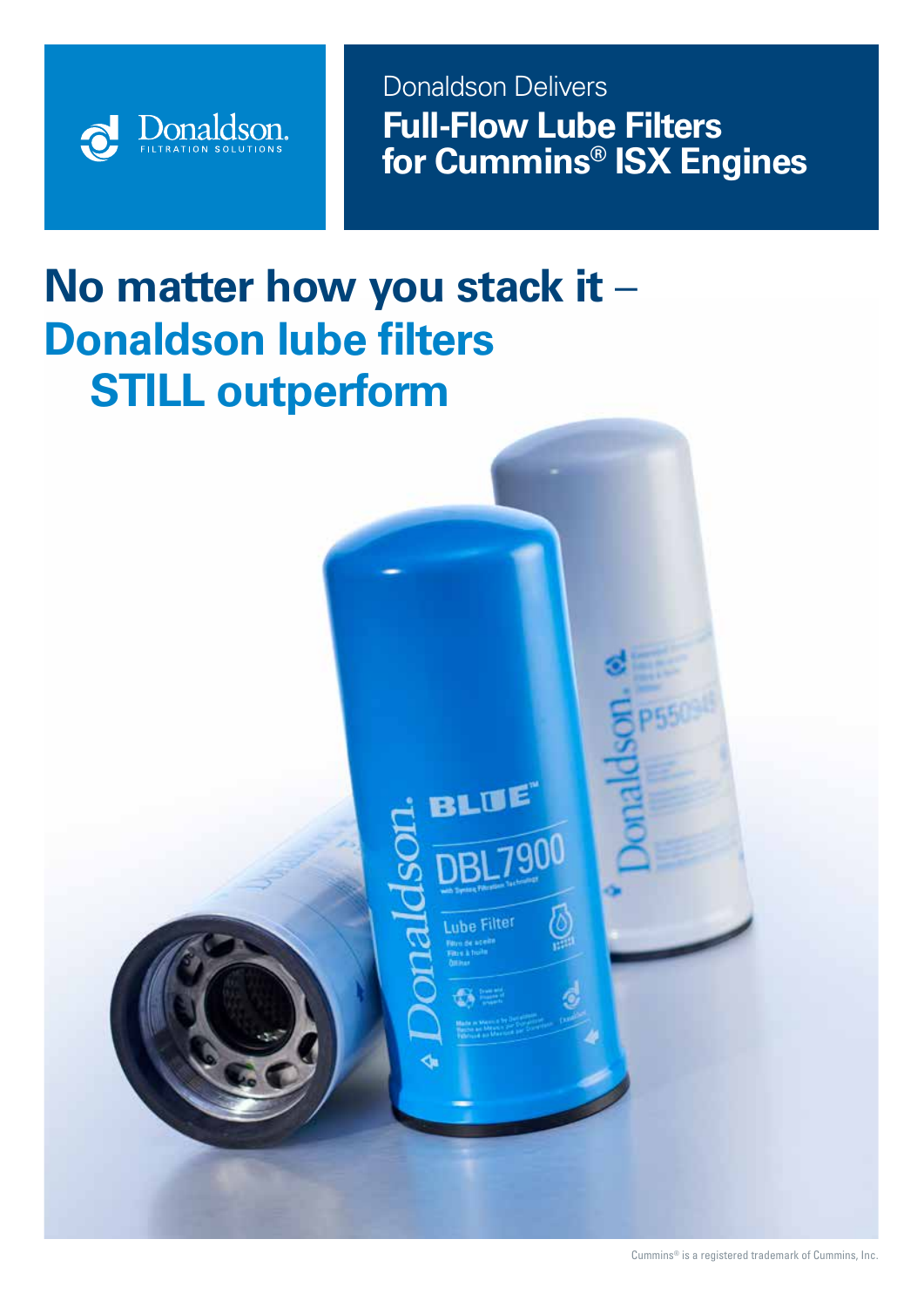## **PROVEN FULL -FLOW DESIGN**  – Donaldson Lube Filters Outperform

Every oil filter needs to effectively balance three key characteristics: *efficiency* (contaminant capture), *capacity* (contaminant holding) and *restriction* (resistance to flow). Our field tested and proven lube filters route the entire regulated oil flow through our full-flow pleated element. This means your engine

receives critical lubrication protection, even during cold starts. Our family of lube filters for ISX engines continue to strike the optimal balance of:

- High-efficiency contaminant capture from particulate to sludge
- Higher contaminant holding capacity
- Minimal oil flow restriction

#### **Donaldson Filters Deliver Better Engine Protection**



#### **MAKING MAINTENANCE EASIER**  – Donaldson Has You Covered

You need effective filtration to keep your fleets in operation and you want complete engine liquid coverage from one trusted supplier. Our line of fuel, lube and coolant filters are designed to meet the specific needs of ISX engines by delivering cleaner fluids to your engine components.

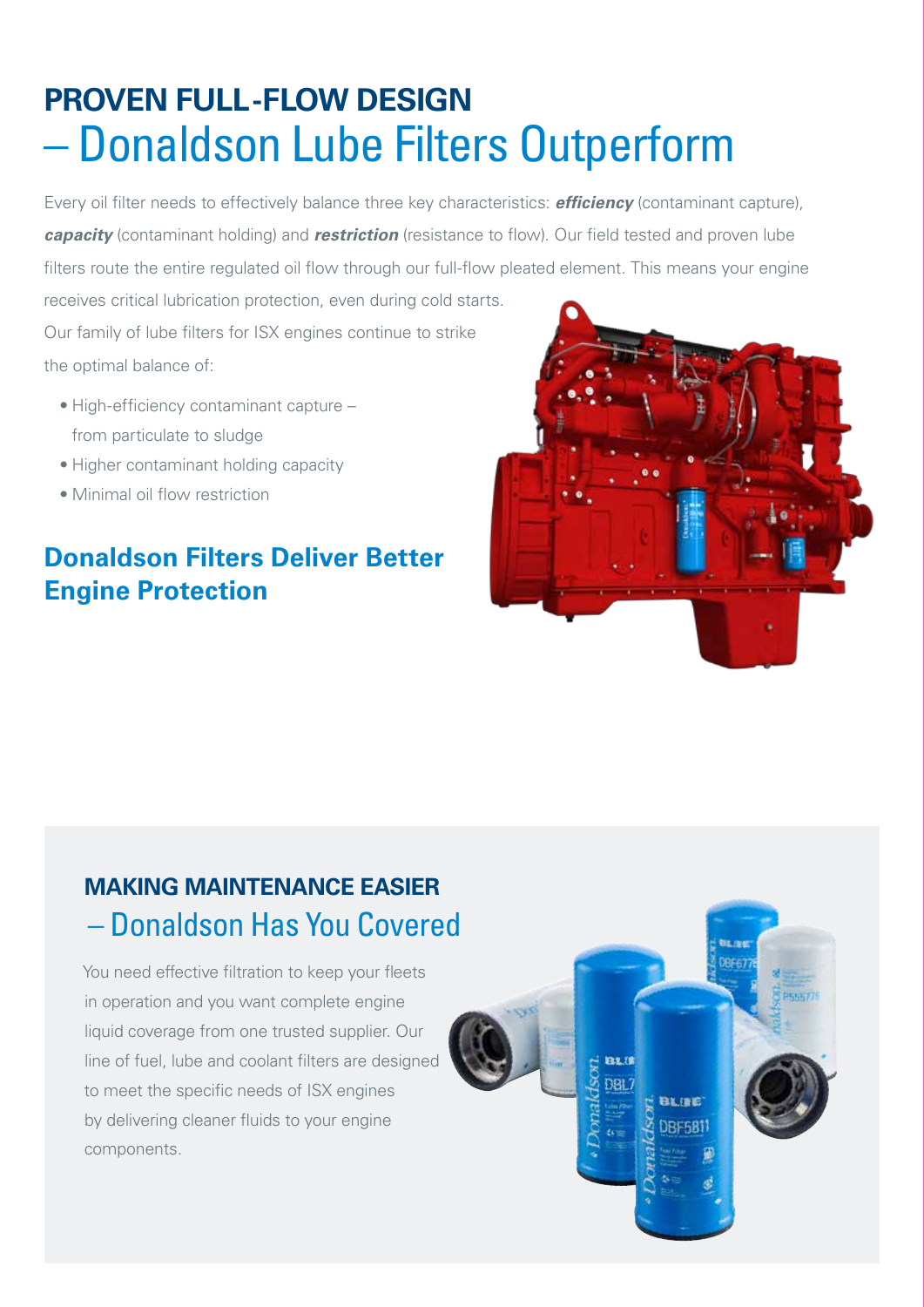## **OTHERS MAY HAVE CAUGHT ON**  – But They Haven't Caught Up

We've been recommending our full-flow lube filters for ISX engines for decades. The fact is, our family of ISX lube filters STILL perform better where it counts – whether comparing to older stacked disk or the current OEM stacked filter arrangement.

Donaldson filters provide superior contaminant holding capacity (longer filter life) and filtration efficiency (contaminant removal). No matter how you stack it – Donaldson filters provide better protection for your ISX engines.

### November 2015 Capacity Holds up to **1990 More Contaminant**  THAN FLEETGUARD® LF14000NN FILTERS 36%

#### Contaminant Holding Capacity



#### Donaldson filters catch more dirt

Donaldson filters offer superior sub-micron contaminant holding capacity – up to 36% more contaminant captured than the LF14000NN filter. Greater capacity means longer filter and lower maintenance and operating cost.

*Tested per ISO 4548-12. Flow Rate at 105 lpm. Termination at 25 psid / 172.3 kPa.*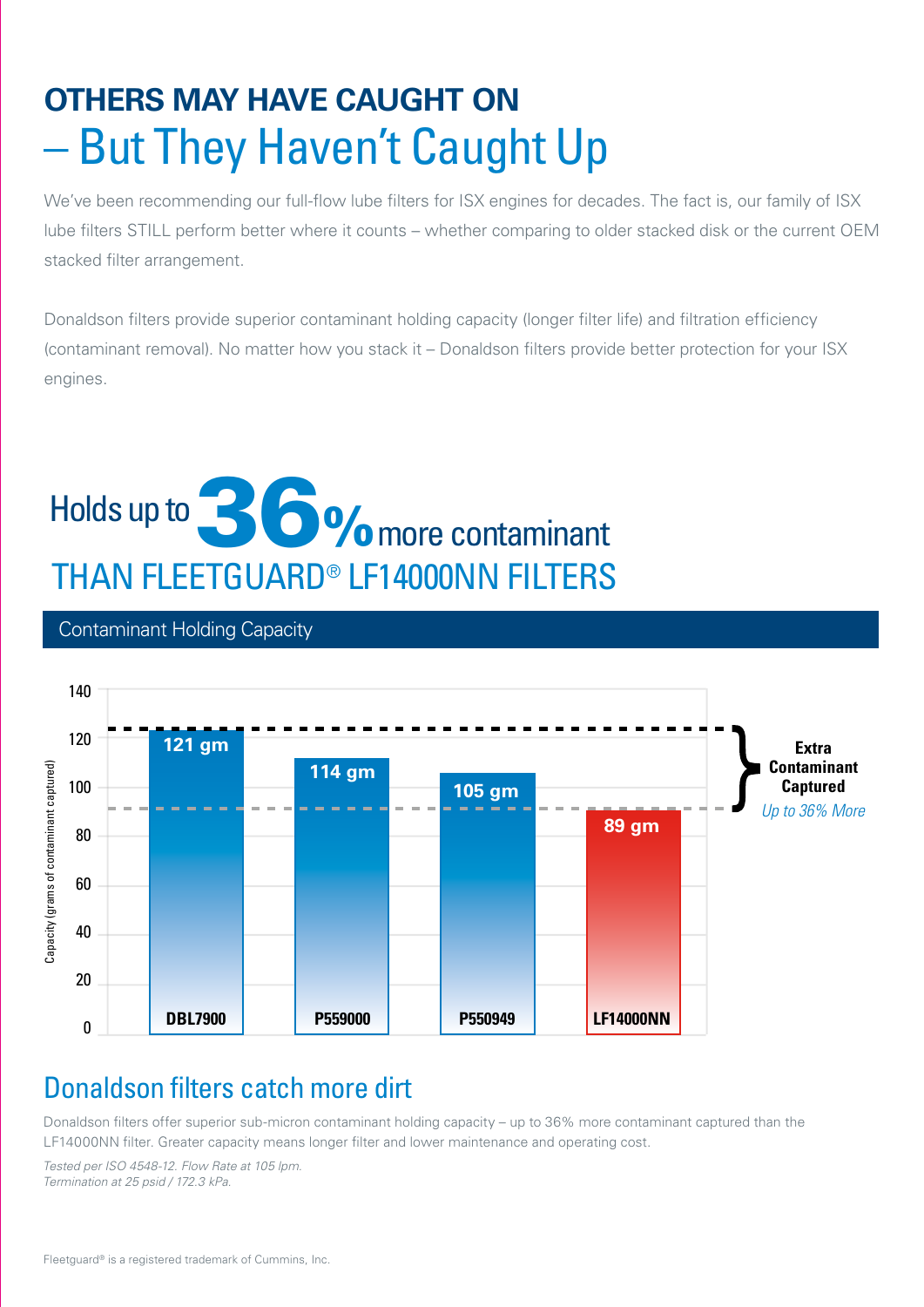### THAN FLEETGUARD<sup>®</sup> LF14000NN FILTERS **11x THAN FLEETGUARD® LF14000NN FILTERS** more efficient

#### Contaminant Removal Efficiency



#### Donaldson filters protect engines

All Donaldson filters offer better filtration efficiency than the LF14000NN filter. Our higher-efficiency options average 11x fewer harmful particles downstream. Better efficiency means 11x fewer harmful particles make it downstream to your engine.

*Efficiency time weighted average at ≥ 15µm(c). Tested per ISO 4548-12. Flow Rate at 105 lpm. Termination at 25 psid / 172.3 kPa.* 

#### **EFFICIENCY MATTERS**

#### Higher Efficiency = Better Engine Protection

How much dirt is reaching your engine components? Higher levels of contamination in your oil may result in accelerated wear and, ultimately, premature component failure.

LF14000NN filters can allow up to 11x more dirt to pass through the filter and on to your engine than Donaldson P559000 lube filters.

particles 15 microns and larger that pass through lube filters downstream to the engine.

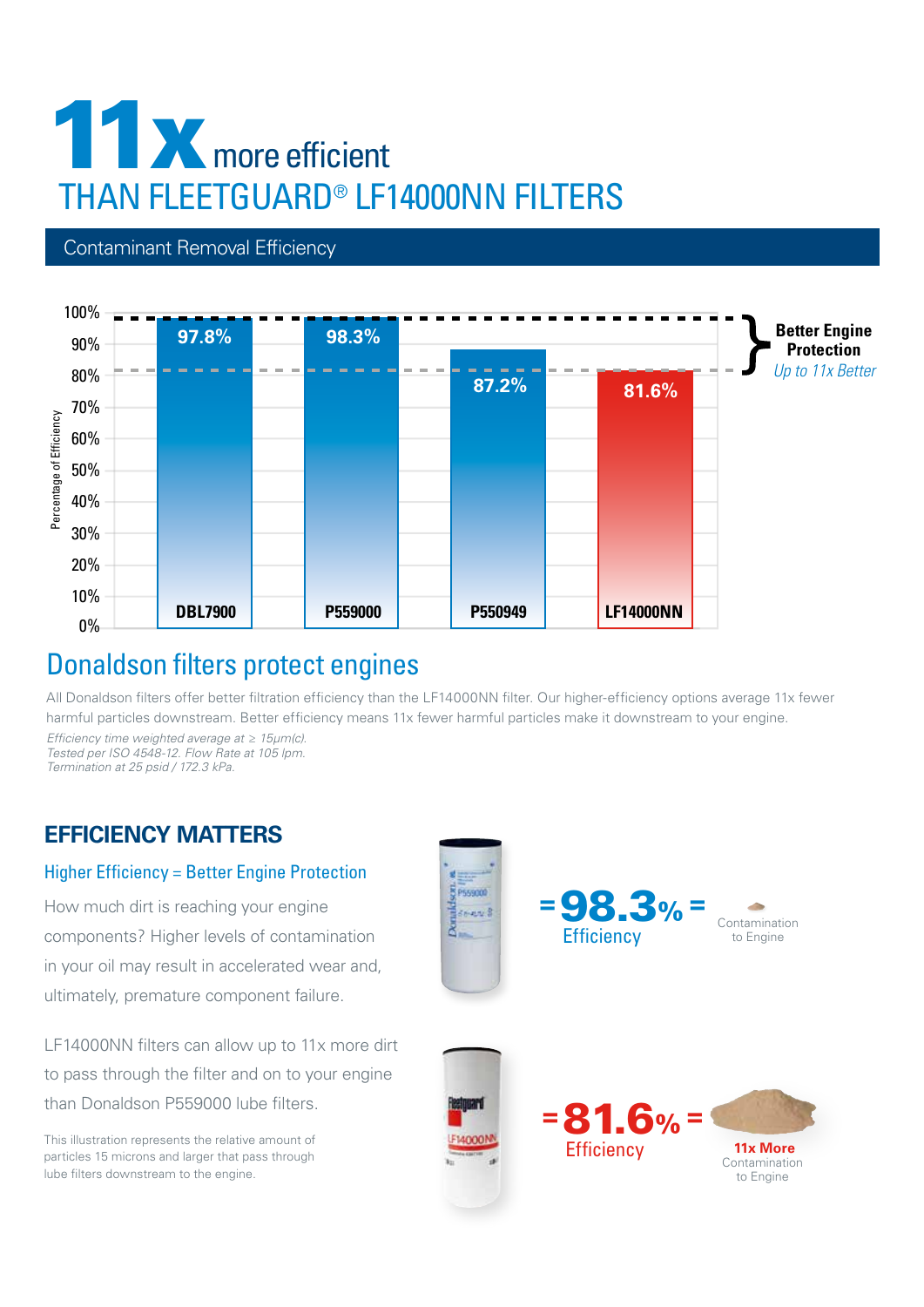### **CHOOSE THE FILTERS THAT PERFORM**  – Donaldson Has the Right Filter for You

Better Efficiency, Longer Filter Life, **MILLIONS** of Filters Installed with **BILLIONS** of Miles Traveled

#### OEM Efficiency High Efficiency

P550949

the filter for you.

Reliable contaminant capture and capacity (life). If you've experienced filter plugging due to excessive sludge caused by soot or coolant contamination – this is

• Efficiency: 87% @ 15μm

>99% @ 30μm

PERNOAS

STANDARD SEALS AND THEAVY-DUTY SEALS

## Donaldson.



### DBL7900

This premium filter will deliver with durable nitrile seals and heavy-duty potting materials to withstand extreme conditions and hot oil temperatures. Designed for extended service intervals.

• Efficiency: 98% @ 15μm >99% @ 30μm

### You Have A Choice

P559000

P559000

Increased levels of contamination capture combined with good capacity. Offers a higher level of engine protection than the OEM

standard option.

• Efficiency: 98% @ 15μm

>99% @ 30μm

You can always choose top-quality Donaldson filters designed specifically for your engines and equipment and – as long as you change them according to the engine manufacturer's maintenance schedule – using Donaldson filters **will not** void your engine manufacturer's warranty.